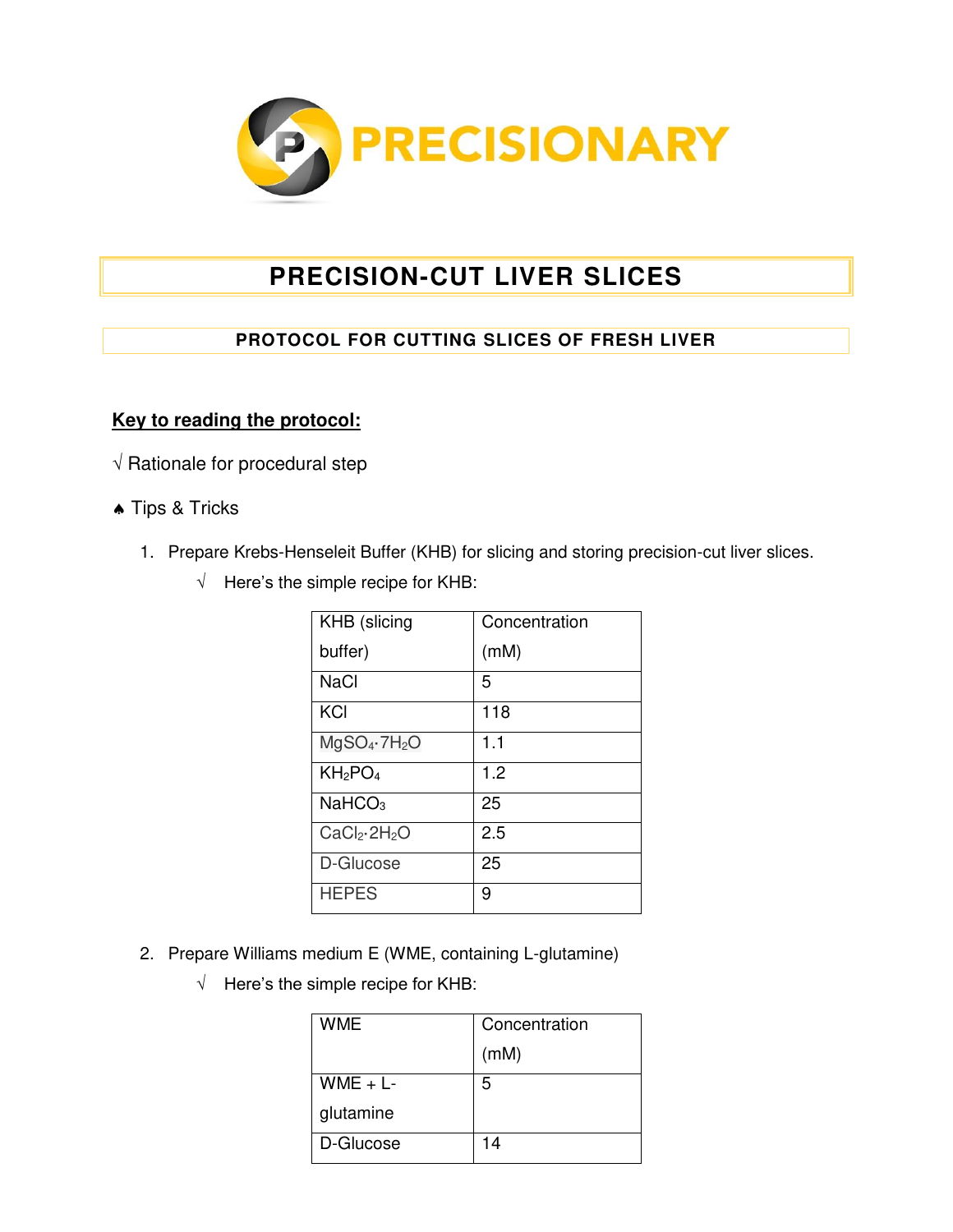| Gentamycin     | $50 \mu g/ml$  |
|----------------|----------------|
| Amphotericin B | $2.5 \mu g/ml$ |

- $\sqrt{ }$  Amphotericin B is added to inhibit growth of fungi and yeasts.
- 3. Fill the culture plates you will use with the incubation medium.
- 4. Warm and oxygenate culture plates with 95% O2/5% CO2 at 37 C for at least 30 min.
- 5. Prepare and keep warm a 2-3% solution of agarose at 37 C.
- 6. To obtain liver tissue, anesthetize the animal and surgically isolate the liver as quickly as possible, ideally under 5 minutes. Remove any fatty tissue and transfer cleaned pieces of liver tissue to ice-cold oxygenated KHB. Section out specific liver lobes you need for experiments.
	- $\sqrt{\phantom{a}}$  Liver tissue is very sensitive to ischemia, so the time taken for dissection and incubation of precision-cut liver tissue should be as fast as possible. This is especially important for studies of liver metabolism.
- 7. Glue the selected liver sample onto the Compresstome® specimen syringe plunger. Place the embedding cap onto the specimen syringe, over the liver sample.
- 8. Fill the syringe with 2% agarose (Sigma A-0701, low gelling point, incubated at  $\sim 37^{\circ}$ C).
	- $\sqrt{\phantom{a}}$  Order a Starter Kit or additional agarose or blades directly from our website at <http://www.precisionary.com/starter-kit>!
- 9. Draw the syringe downward to bring the liver tissue core sample into the syringe.
- 10. Cool the entire contents of the specimen syringe with the chilling block. The liver tissue is now embedded in agarose. The agarose will solidify enough for stable sectioning.
- 11. Load the specimen syringe onto the Compresstome® slicer.
- 12. The protocol is complete for preparing the liver specimen for sectioning. Proceed from here with normal Compresstome® sectioning procedures.
	- What are the optimal settings on the Compresstome® for cutting live liver slices? Try a speed (Advance) of 4-5 and an oscillation of 5-7.
- 13. Collect each liver slice and immediately transfer to pre-warmed Williams' Medium E (see recipe above), incubating at  $37^{\circ}$  C to restore ATP levels and wash away cellular debris.

## **References**

**\* Uses the Compresstome® for successful fresh liver slices.** 

**1. de Graaf IA, Olinga P, de Jager MH, Merema MT, de Kanter R, van de Kerkhof EG, Groothuis GM. Preparation and incubation of precision-cut liver and intestinal slices for application in drug metabolism and toxicity studies. Nat Protoc. 2010 Sep;5(9):1540-51.**